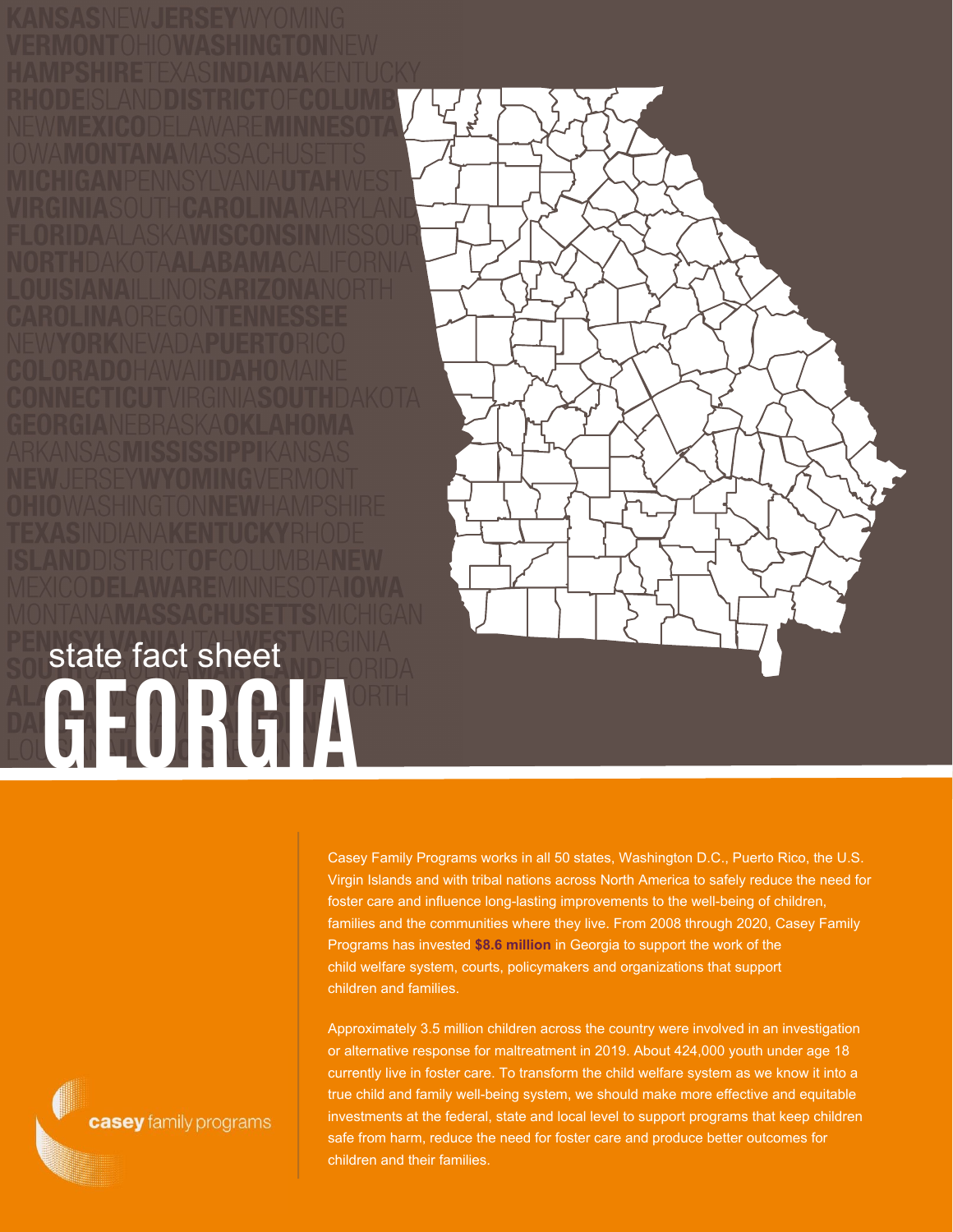We talk about a "foster care system," but the goal is to create a child and family well-being system that prevents abuse and neglect and helps every child grow up safely in his or her own family whenever possible. Rather than waiting for maltreatment to occur, we can improve the safety of children who have come to the attention of child protective services by helping their families with evidence-based and promising practices.

Across Georgia in 2019, approximately:



Most states currently are limited to using the bulk of the \$9.8 billion in dedicated federal child welfare funding only for services related to foster care. The Family First Prevention Services Act of 2018 and the Family First Transition Act of 2019 provide states with the historic opportunity to invest federal funding to support preventive services, including substance abuse, mental health and parental skill training, so more children can remain safely at home. States and tribes now have access to new federal prevention resources to help keep children safe from harm in the first place by helping strengthen their families.

How federal child welfare funding is currently aligned in Georgia\*:

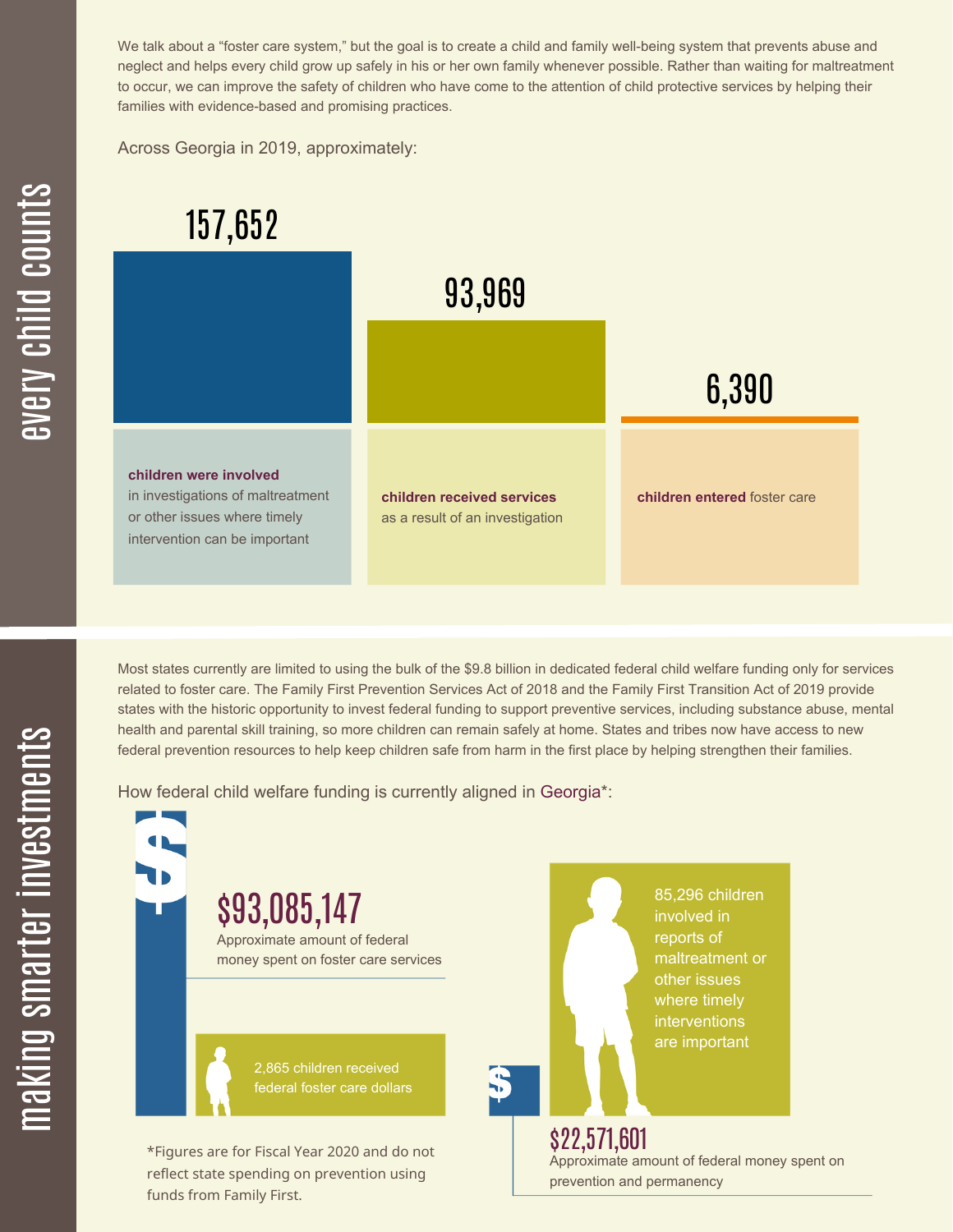$\overline{\phantom{1}}$  $\overline{\mathbf \Theta}$  $\overline{\mathbf{C}}$ <u>pin</u>  $\overline{\mathbf{C}}$  $\overline{\mathbf{C}}$  $\equiv$  $\overline{\mathbf{c}}$  $\overline{\phantom{0}}$  $\boldsymbol{\mathcal{O}}$ a  $\overrightarrow{\mathbf{e}}$ 

Safety and effective response go hand in hand. Most children enter foster care due to neglect and other reasons — not because of physical or sexual abuse. In Georgia, providing targeted and effective interventions as soon as possible, including by accessing new federal resources provided under the Family First Prevention Services Act and the Family First Transition Act, can safely allow children to remain with their families and thrive.

98% of

**Georgia** 

a repeat

within six

months

do not

children in

experience

occurrence of

maltreatment

Reasons children in Georgia enter foster care:



\*"Other" includes parental substance abuse, child substance abuse, child disability, child behavior problems, parent death, parent incarceration, caretaker inability to cope, relinquishment or inadequate housing.

What happens to children who end up in foster care? Most are safely reunited with their own family or extended family. A significant number are adopted. Under the Family First Prevention Services Act, communities can more easily invest in helping more children to grow up in safe, stable families by providing appropriate and timely services prior to the need for removal, or after they return home or have been adopted.

Among children in Georgia who exited foster care in 2019: